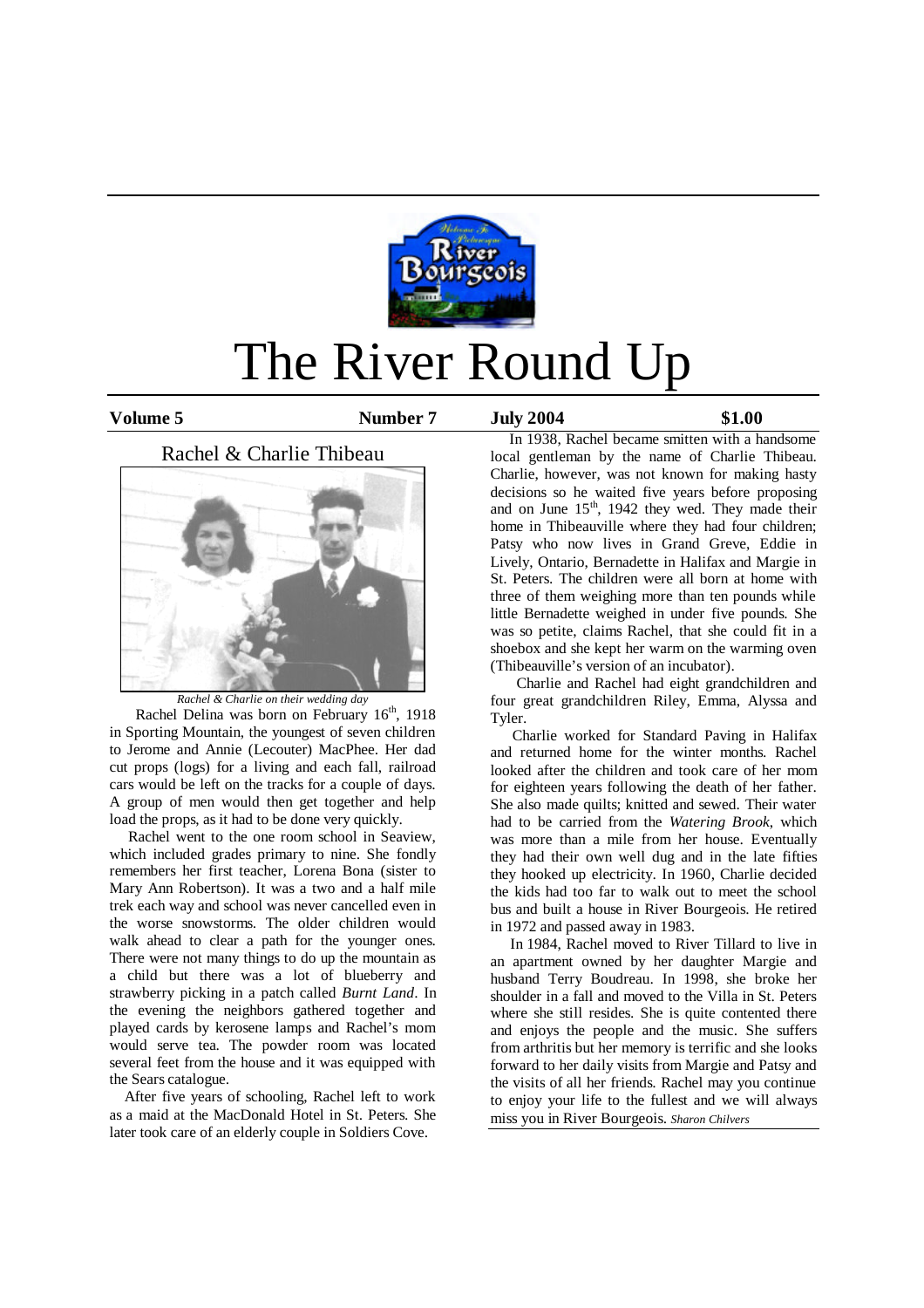## Congrès Mondial Acadian

 Plans to host a Fiddle & Folk Festival at the Tara Lynne Center that was posted in the schedule of events of the Congrès website have been cancelled. There are, however, many activities taking place throughout Richmond County. If you have any of the following names in your family history, do register and take in the festivities of the following reunions planned in the County. Berthier, Samson, Boudreau, LeJeune, Cordeau, Fougere, Paon, and David. Rich. Co. activities are coordinated by Trudy Boudreau who may be contacted at 226-1013 or at richmondcma2004@pdgrat.ccfne.ns.ca

The following events will take place at the RB & other Richmond CAP sites as part of the congrés: **Friday,** Aug. 6: 10:30-12 - Children's story hour & crafts. **Sunday,** Aug. 8: 1-2 pm - Workshop on how to complete genealogy research. **Tuesday,** Aug. 10: 11-2pm - Open House/local history. **Thursday,** Aug. 12: - Computer Acadian Treasure Hunt. *Therese Pottie* **Places to stay:** Katie Ann's Place 902-535-3022 Grandma's Bed & Breakfast at 1-800-811-5121.

#### Decoy Carving



 At the Wildlife carving competition in Halifax in May, these two ducks carved by Weldon McPhail of Oban each took home a first prize in the novice category.. Fourteen years ago, the late Alfred Richard began carving beautiful ducks in his shed. Several years later, George Digout started in Alfred's shed and now Weldon carves in George's shed- so the tradition continues.

 Another well known decoy carver from RB is Albert Richard who lives in New Brunswick.

## Tribute to "Archie"

 Archie! No other name was necessary, for everyone understood that we were referring to Miss Helen Archibald, principal and unchallenged ruler of MacDougal High School, St. Peters.

 In the fall of 1962, five boys, (Pat Bourque, Charlie Boyd, Russell Fougere, my big brother George and I) from River Bourgeois enrolled in grade eleven in St. Peters. Archie's reputation had preceded our arrival, so we knew better than to be anything but well behaved. We learned quickly how to get along, pay attention in class, do our homework every night and not do anything to rock the boat.



*Picture courtesy of Gerry Fougere*

 Archie's school routine was straightforward: drills, memorize and prepare for finals. If your homework was not done, you had to "stay in" after school. If you failed a test, you had to "stay in" to study more, and if that meant staying in every night for a month, then so be it. The goal was the same for all of us-pass all your departmental exams, and pass we did, year after year.

 It was Archie who wrote every word I was to say when CJCB radio came to do a program about our school. It was Archie who arranged for me to write my grade 12 History departmental exam at home because I was too sick to go to school. It was she who told me I had a "brain" and I should go to University. It was she who arranged for a small scholarship when I finally decided to go to St. F.X. (thanks to the generosity of Father Samson.) It was Archie who arranged an annual end-of-year trip for her students. That was the highlight of the school year. It was she who went along to supervise personally every trip.

 When I graduated from St. F.X. and went looking for a teaching position, Archie phoned to ask me to come to St. Peters to help her teach Grades 11 and 12. When I told her I was recovering from a nervous breakdown, her exact words were "don't worry, you'll do just fine."

 Archie bailed me out during my first year when Maynard Boyd, Mike Forbrigger or Lorena Bethel became too much for a young rookie teacher to manage. I patterned my approach after hers, pressing students to study, keeping them after school, and meeting the same success as she with departmental exam results.

 After two years in St. Peters, I decided to look for a teaching position elsewhere. I remember very clearly asking Archie for a letter of recommendation, and getting an abrupt one-word answer, "No", for she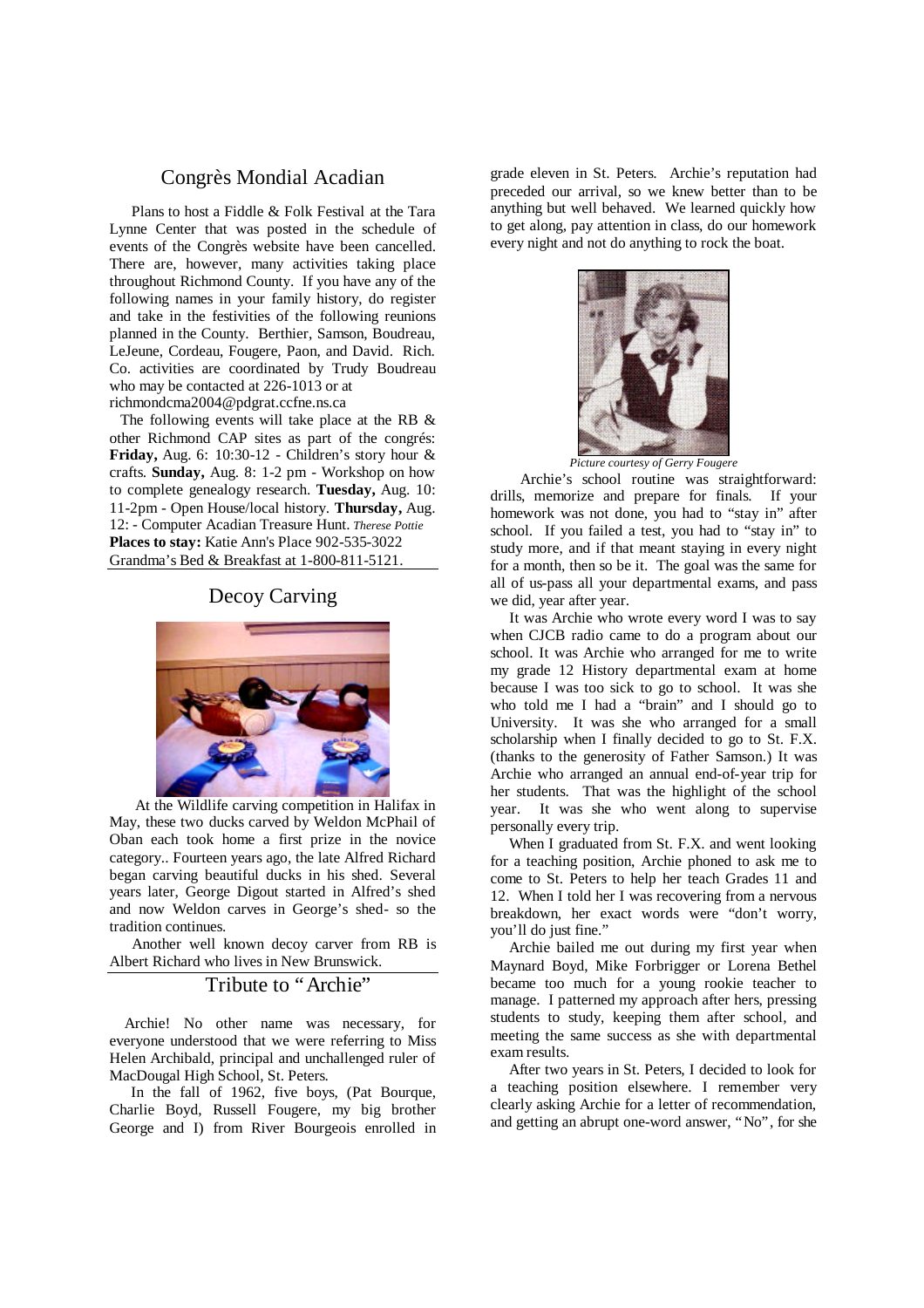was unhappy with me for challenging her on what she considered to be an important matter. I never did get a letter of recommendation from her.

 Years later while I was doing doctoral studies at the University of Alberta, I used to silently thank Archie for the study skills and the "stick-to-itiveness" I had acquired under her guidance.

 Archie's approach would likely not find much favor today. Fifty years ago, however her approach was very effective and was responsible for the academic success of many young men and women from all over Richmond County. I personally have a lot to thank her for. I suspect some of you who read this article feel the same way. *Stan Digout*

#### Awards

 Congratulations to the following River Bourgeois students who received scholastic awards at Richmond Academy. Alisha (Neil & Maureen) Burke, Sally (Basil & Linda) Burke and Lauren (Glen &Dawn) Pottie all received high distinction awards while Joel (Neil & Maureen) Burke, Joseph (Peter & Sherry) Baccardax and Ashley (Ricky & Sharon) Stone received distinction awards.



*High School*: Daphne LeBlanc & Mathew Brewer. Missing is Edward McNamara.

**Brewer, Matthew** (Allan & Pam Touesnard) will be attending NSCC for General Arts and Science program followed by an Arts Degree in Halifax. Matthew received \$750 in memory of Nelson Burke. **LeBlanc, Daphne** (Gerald & Janet) will be attending St. Joseph's College in Halifax for a 2 yr program in Early Childhood Education. Daphne received the Parish council bursary in memory of Fr.Clary

MacDonald, \$200 from RBCSS and the \$500 Myra Filion memorial award. **McNamara, Edward** (George & Yvonne) will be

attending UCCB for a Bachelor of Arts Degree.

He received the \$200 Fr.Charles Brewer memorial bursary from the Parish council, \$250 from the CWL in memory of Marie Boyd, \$1000 from the Silver Dart Air Cadets, \$250 from St. Peters Lioness Club in memory of Eva Digout and \$500 from the Air Cadets Parental Committee.



**Samson, Jessica** (Hughie & Doreen) graduated from Universite' Sainte Anne on June 4/04, with a diploma in Technologie de l'informatique. Jessica has accepted a job with a consulting firm in Charlottetown, PEI. Love from Mom & Dad.

## **Congratulations to all graduates.** Posties of the Past

 The following is a partial list of local post offices and 'posties' found and copied from the National Archives of Canada Website. We will print the remainder site information next month. Thought this information would be of interest to our readers.

| <b>Office Name</b> | <b>Postie</b>   | <b>Start</b> | Vacancy/Cause    |
|--------------------|-----------------|--------------|------------------|
|                    |                 | <b>Date</b>  |                  |
| <b>Cannes</b>      | John            | 1884-        | 1893-04-04       |
|                    | Fortune         | 11-01        | (Resignation)    |
|                    | Tranquil        | 1894-        | 1926-10-23       |
|                    | Digout          | 03-01        | (Resignation)    |
|                    | Susan           | 1926-        | 1954-10-23       |
|                    | Landry          | 11-30        | (Resignation)    |
|                    | Eileen          | 1954-        | Acting           |
|                    | Landry          | 12-08        |                  |
|                    | Eileen          | 1955-        | 1970-08-20       |
|                    | Landry          | 09-22        | (Office Closed)  |
| <b>River</b>       | George H.       | Prior to     | 1877-03-31       |
| <b>Bourgeois</b>   | <b>B</b> issett | 1869         | (Resignation)    |
|                    | J.J.            | 1879-        | No records       |
|                    | McNeil          | $01 - 01$    | between 1879     |
|                    |                 |              | &1884            |
|                    | G.H.            | Shown        | 1890-03-27       |
|                    | <b>B</b> issett | in 1884      | (Resignation)    |
|                    | Alex            | 1890-        | $1943 - 11 - 26$ |
|                    | Sampson         | $07 - 01$    | (Death)          |
|                    | Catherine       | 1943-        | Acting           |
|                    | A.              | 12-01        |                  |
|                    | Sampson         |              |                  |
|                    | A. Delore       | 1944-        | 1951-06-11       |
|                    | <b>Burke</b>    | $05-05$      | (Resignation)    |
|                    | M. Helen        | 1951-        | 1958-03-24       |
|                    | <b>Bouchie</b>  | $07-05$      | (Resignation)    |
|                    | A. Delore       | 1958-        | Acting           |
|                    | <b>Burke</b>    | $04-11$      |                  |
|                    | A. Delore       | 1960-        | 1980-08-01       |
|                    | <b>Burke</b>    | $02-19$      | (Retired)        |
|                    | Carmen          | 1980-        | To present       |
|                    | Fougere         | 08-01        |                  |
|                    |                 |              | Donnie Pottie    |